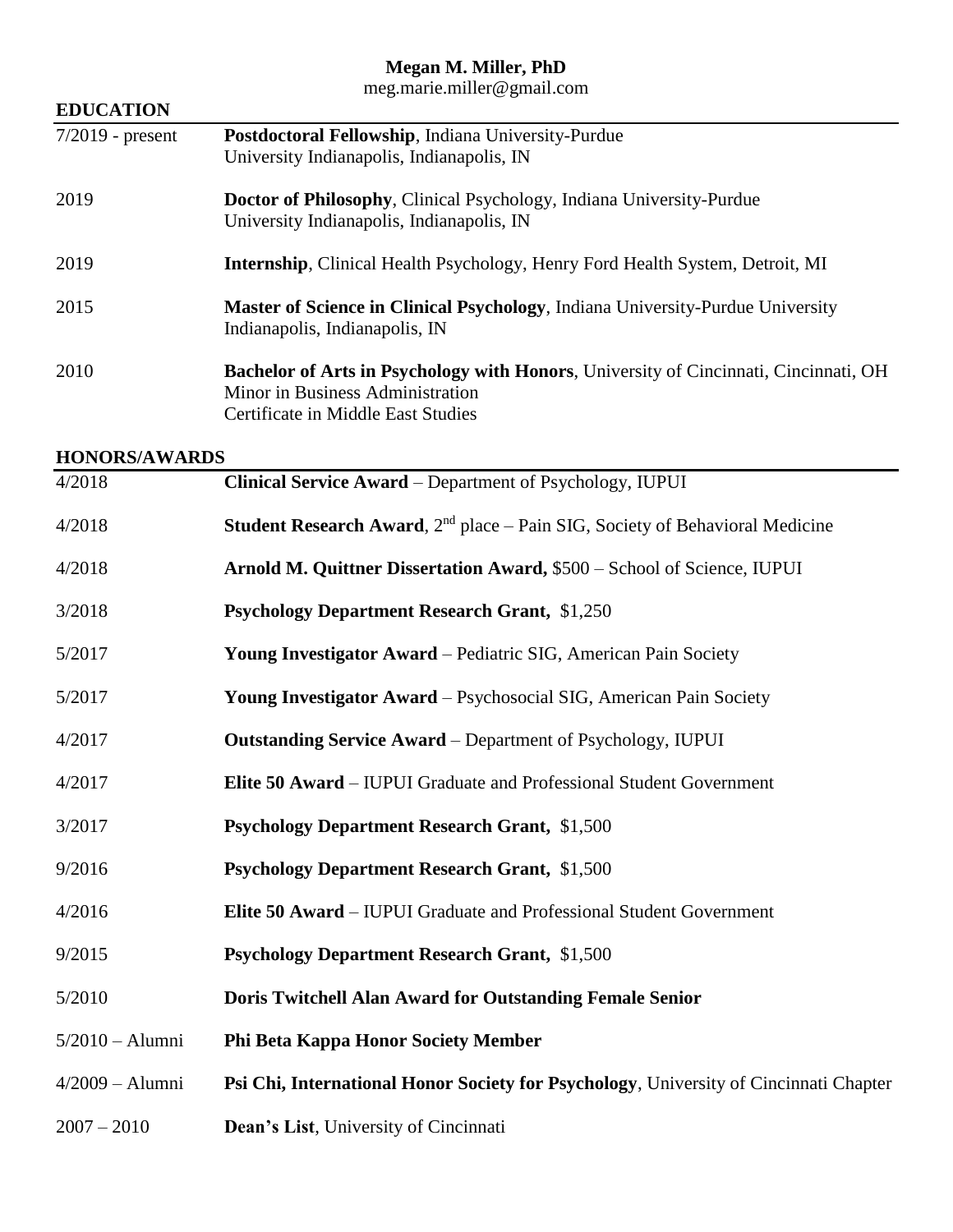#### **PUBLICATIONS**

- **Miller MM**, Williams AE, Zapolski TCB, Rand KL, Hirsh AT (*in press*). Assessment and treatment recommendations for pediatric pain: The influence of patient race, patient gender, and provider painrelated attitudes. *The Journal of Pain.*
- **Miller MM**, Meints SM, Hirsh AT (2018). Catastrophizing, Pain, and Functional Outcomes for Children with Chronic Pain: A Meta-Analytic Review. *Pain, 159*(12), 2442-2460.
- **Miller MM**, Wuest D, Williams AE, Scott EL, Trost Z, Hirsh AT (2018). Injustice perceptions about pain: parent–child discordance is associated with worse functional outcomes. *Pain*, *159*(6), 1083-1089.
- **Miller MM**, Allison A, Trost Z, De Ruddere L, Wheelis T, Goubert L, Hirsh AT (2018). Differential impact of patient weight on pain-related judgments about male and female chronic low back pain patients. *The Journal of Pain, 19*(1), 57-66.
- **Miller MM**, Scott EL, Trost Z, Hirsh AT (2016). Perceived injustice is associated with pain and functional outcomes in children and adolescents with chronic pain: A preliminary examination. *The Journal of Pain*, *17*(11), 1217-1226.
- **Miller MM**, Rohan JM, Delamater A, Shroff Pendley J, Dolan D, Reeves G, Drotar D (2012). Changes in executive functioning and self-management in adolescents with Type 1 Diabetes: A growth curve analysis. *Journal of Pediatric Psychology, 38*(1), 18-29.
- Baert F, **Miller MM**, Trost Z, Hirsh AT, McParland J, De Schryver M, Vervoort T (in press). Parental injustice appraisals in the context of child pain: Examining the construct and criterion validity of the IEQ-Pc and IEQ-Ps. *The Journal of Pain.*
- Hirsh AT, **Miller MM**, Hollingshead NA, Anastas T, Carnell ST, Lok BC, ... Ashburn-Nardo L (2019). A randomized controlled trial testing a virtual perspective-taking intervention to reduce race and SES disparities in pain care. *Pain*.
- Williams AE, **Miller MM**, Bartley EJ, McCabe KM, Kerr KL, Rhudy JL (2019). Impairment of Inhibition of Trigeminal Nociception via Conditioned Pain Modulation in Persons with Migraine Headaches. *Pain Medicine*.
- Beebe DW, Field J, **Miller MM**, Miller LE, LeBlond E (2016). Impact of multi-night experimentally-induced short sleep on adolescent performance in a simulated classroom. *Sleep*, 40(2).
- Hollingshead NA, Meints SM, Miller MM, Robinson ME, Hirsh AT (2016). A comparison of race-related pain stereotypes held by White and Black individuals. *Journal of Applied Social Psychology*, *46*, 718-723.
- Meints SM, **Miller MM,** Hirsh AT (2016). Differences in pain coping between Black and White Americans: A meta-analysis. *The Journal of Pain*, *17*(6), 642-653.
- Garner AA, **Miller MM**, Field J, Noe O, Smith Z, Beebe, D. W. (2015). Impact of experimentally manipulated sleep on adolescent simulated driving. *Sleep Medicine*, *16*(6), 796-799.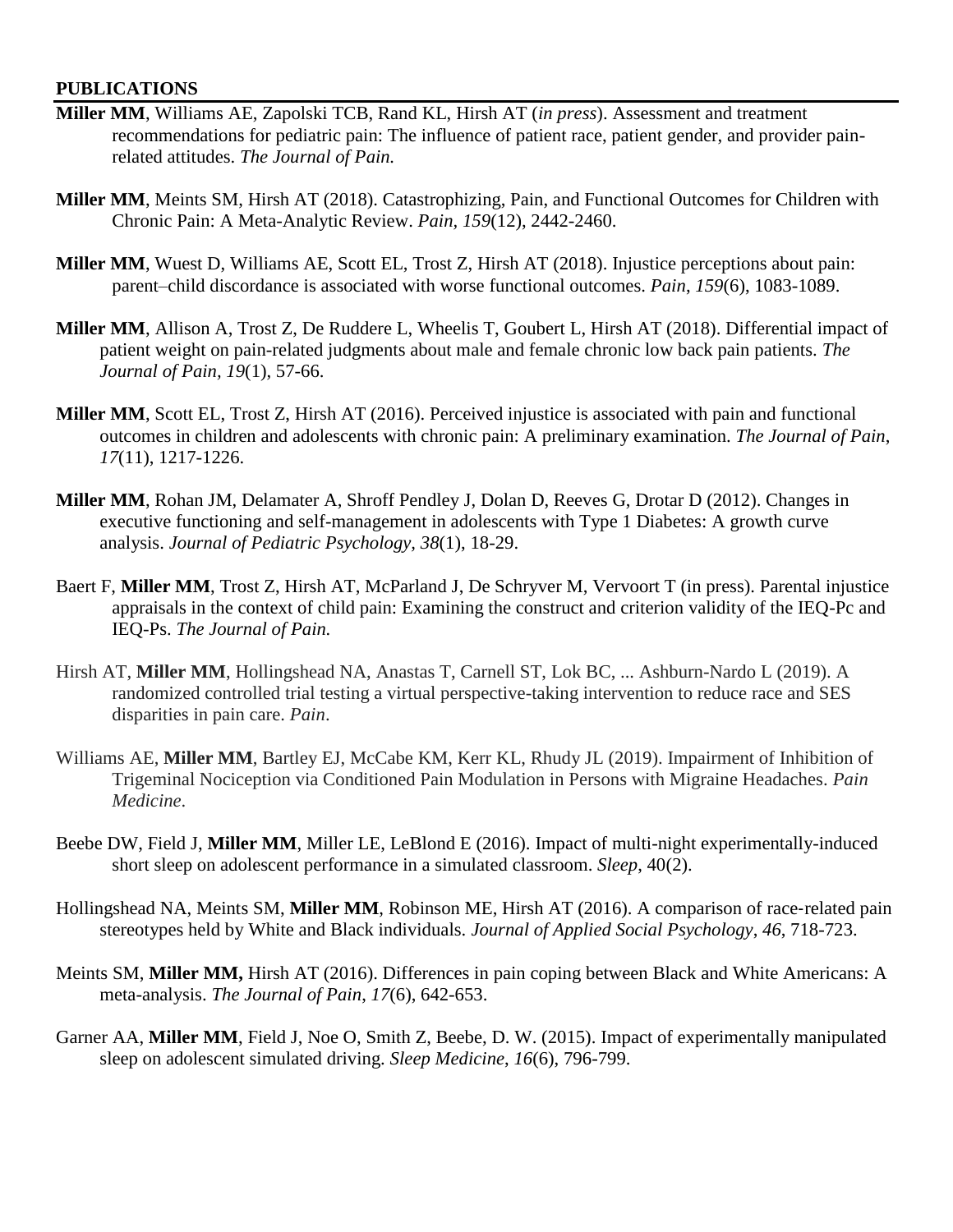- Hall ES, Goyal NK, Ammerman RT, **Miller MM**, Jones DE, Short JA, Van Ginkel JB (2014). Development of a linked perinatal data resource from state administrative and community-based program data. *Maternal and Child Health Journal, 18*(1), 316-325.
- Price JS, Strong J, Eliassen J, McQueeny T, **Miller M**, Padula CB, ... Lisdahl K (2013). Serotonin transporter gene moderates associations between mood, memory and hippocampal volume. *Behavioural Brain Research*, *242*, 158-165.

### **SYMPOSIA**

**Miller MM** (June, 2019). *Pain-related injustice: A novel target for research and intervention in pediatric chronic pain.* In R. Bhandari (Chair), Bringing Pediatric Pain Management into the 21<sup>st</sup> Century: Using Learning Health Systems to Engage Patients and Families in Individualized Pain Assessment and Treatment. Symposium presented at the 12<sup>th</sup> International Symposium for Pediatric Pain in Basel, Switzerland.

### **POSTER PRESENTATIONS**

- **Miller MM,** Williams AE, Scott EL, Trost Z, Hirsh AT (June, 2019). The mediating role of anger in the relationship between pain-related injustice appraisals and pain outcomes in pediatric chronic pain. Poster presented at the 12<sup>th</sup> International Symposium for Pediatric Pain in Basel, Switzerland.
- Anastas T, Walsh K, **Miller MM,** Trost Z, Goubert L, De Ruddere L, Hirsh AT (March, 2019). The unique and interactive effects of patient race, patient weight, and provider implicit attitudes on chronic pain treatment decisions. Poster presented at the 37<sup>th</sup> Annual Scientific Meeting of the American Pain Society Conference in Milwaukee, Wisconsin.
- Grant A, Anastas T, **Miller MM,** Hollingshead N, Hirsh AT (March, 2019). Effects of patient and provider race and socioeconomic status on pain treatment decisions and decision-making awareness. Poster presented at the 37th Annual Scientific Meeting of the American Pain Society Conference in Milwaukee, Wisconsin.
- Mehok L, Meints S, **Miller MM,** Kimberly E, Walsh K, Hirsh AT (March, 2019). The role of self-other comparisons in race differences in pain tolerance. Poster presented at the  $37<sup>th</sup>$  Annual Scientific Meeting of the American Pain Society Conference in Milwaukee, Wisconsin.
- Procento P, **Miller MM,** Anastas T, Hollingshead N, Hirsh AT (March, 2019). Sex differences in providers' pain treatment recommendations: The role of perceived exaggeration. Poster presented at the  $37<sup>th</sup>$ Annual Scientific Meeting of the American Pain Society Conference in Milwaukee, Wisconsin.
- **Miller MM,** Williams AE, Scott EL, Trost Z, Hirsh AT (September, 2018). General, personal, and pain-specific justice beliefs in the pediatric chronic pain experience. Poster presented at the 17<sup>th</sup> World Congress on Pain in Boston, Massachusetts.
- **Miller MM**, Williams AE, Scott EL, Trost Z, Hirsh AT (April, 2018). Injustice perceptions predict future functioning in children with chronic pain: A 12-month follow-up. Poster presented at the 39<sup>th</sup> Annual Scientific Meeting of the Society of Behavioral Medicine in New Orleans, Louisiana.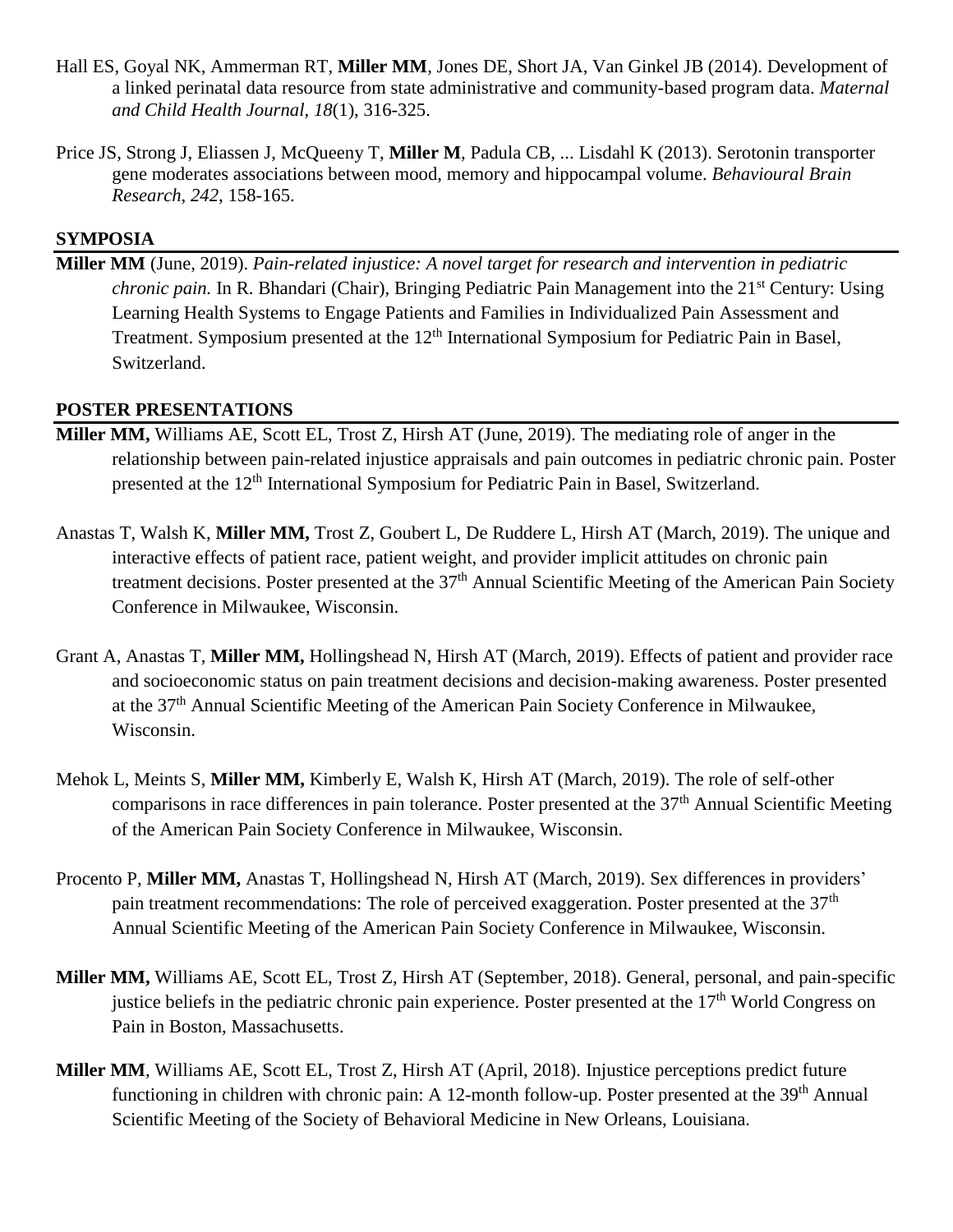- Baert F, McParland JL, Trost Z, Hirsh AT, **Miller MM**, Vervoort T (July, 2017). Parental appraisals of injustice in the context of pediatric pain: An interpretative phenomenological analysis. Poster presented at the 11<sup>th</sup> International Symposium for Pediatric Pain in Kuala Lumpur, Malaysia.
- **Miller MM**, Williams AE, Scott EL, Trost Z, Hirsh AT (May, 2017). Pain-related injustice perception, but not catastrophizing, partially mediates the relationship between pain intensity and pain outcomes in children with chronic pain. Poster presented at the 36<sup>th</sup> Annual Scientific Meeting of the American Pain Society Conference in Pittsburgh, Pennsylvania.
- Anastas T, Hollingshead N, **Miller MM**, Ashburn-Nardo L, & Hirsh AT (May, 2017). Patient race and socioeconomic status influence providers' recommendations about opioid therapy and workplace accommodations for chronic pain. Poster presented at the 36<sup>th</sup> Annual Scientific Meeting of the American Pain Society Conference in Pittsburgh, Pennsylvania.
- Mehok L, **Miller MM**, Trost Z, Nowlin L, Thinks T, Ruddere L, Goubert L, & Hirsh AT (May, 2017). Pain assessment and activity-related recommendations for chronic pain are influenced by patient gender and weight. Poster presented at the 36<sup>th</sup> Annual Scientific Meeting of the American Pain Society Conference in Pittsburgh, Pennsylvania.
- **Miller MM**, Scott EL, Trost Z, Hirsh AT (September, 2016). Parent perceptions of injustice about their child's chronic pain. Poster presented at the 16<sup>th</sup> World Congress on Pain in Yokohama, Japan.
- Hirsh AT, Hollingshead N, Meints S, & **Miller MM** (September, 2016). Race differences in the land of Lake Wobegon. Poster presented at the 16<sup>th</sup> World Congress on Pain in Yokohama, Japan.
- **Miller MM**, Scott E, Trost Z, & Hirsh A (May, 2016). Injustice perceptions predict future functioning in children with chronic pain. Poster to be presented at the 35<sup>th</sup> Annual Scientific Meeting of the American Pain Society Conference in Austin, Texas.
- **Miller MM**, Scott E, Franz M, Trost Z, & Hirsh A (May, 2015). The role of perceived injustice in chronic pain in a clinical pediatric sample. Poster presented at the 34<sup>th</sup> Annual Scientific Meeting of the American Pain Society Conference in Palm Springs, California.
- DiFrancesco M, Leblond E, **Miller M**, Barnett K, & Beebe D (June, 2014). Neural correlates of the psychomotor vigilance task in sleep-restricted adolescents: An fMRI study. Poster presented at Associated Professional Sleep Societies Conference in Minneapolis, Minnesota.
- **Miller M**, Hollingshead N, Meints S, Middleton S, & Hirsh A (May, 2014). Further psychometric evaluation of a measure assessing gender, race/ethnicity, and age expectations of pain. Poster presented at the 33rd Annual Scientific Meeting of the American Pain Society Conference in Tampa, Florida.
- Meints S, Middleton S, **Miller M**, Najera K, & Hirsh A (May, 2014). Racial differences in pain sensitivity are associated with the use of praying as a coping strategy. Poster presented at the 33<sup>rd</sup> Annual Scientific Meeting of the American Pain Society Conference in Tampa, Florida.
- Hirsh A, Hollingshead N, **Miller M**, Ashburn-Nardo L, & Kroenke K (May, 2014). The influence of patient race, provider bias, and clinical ambiguity on pain assessment and treatment decisions. Poster presented at the 33rd Annual Scientific Meeting of the American Pain Society Conference in Tampa, Florida.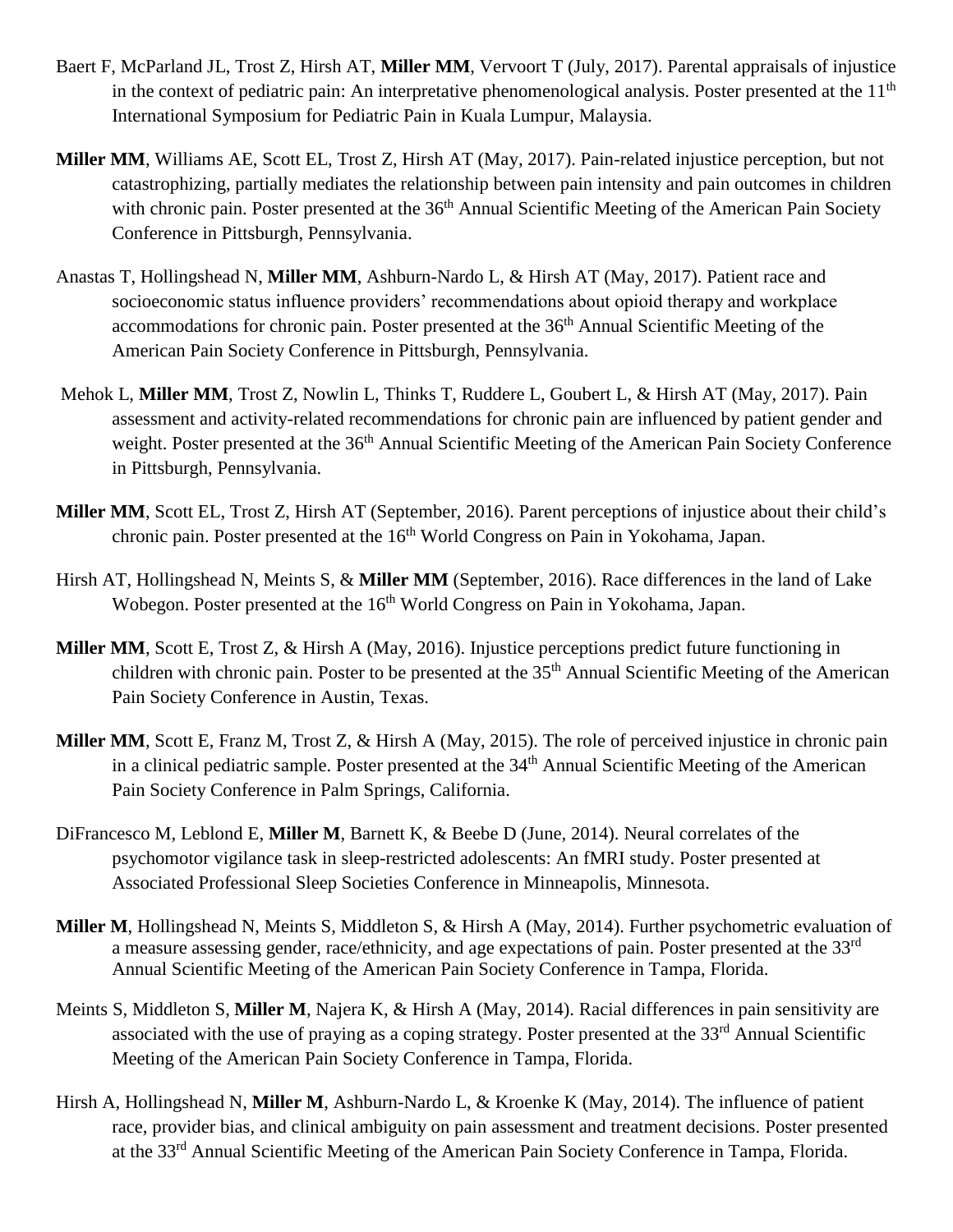- **Miller M**, Rohan JM, Shroff Pendley J, Delamater A, & Drotar D (August, 2012). Behavioral regulation and self-management in adolescents with type 1 diabetes. Poster presented at American Psychological Association Conference in Orlando, Florida.
- Rohan JM, **Miller M**, Shroff Pendley J, Delamater A, & Drotar D (August, 2012). Trajectories of glycemic control in pediatric type 1 diabetes across two years. Poster presented at American Psychological Association Conference in Orlando, Florida.
- Tsevat D, Rohan JM, Wetterau K, **Miller M**, & Drotar D (August, 2011). Correlation between adolescents' development of autonomy and parental support for autonomy in children with type 1 diabetes. Poster presented at the Cincinnati Children's Hospital Medical Center Summer Undergraduate Research Fellowship Conference in Cincinnati, Ohio.

## **RESEARCH EXPERIENCE**

| $8/2013$ – Present | Research Coordinator, Department of Psychology, Indiana University-Purdue<br>University Indianapolis          |  |  |
|--------------------|---------------------------------------------------------------------------------------------------------------|--|--|
|                    |                                                                                                               |  |  |
|                    | <b>Research Projects:</b>                                                                                     |  |  |
|                    | Psychosocial Aspects of Chronic Pain in Children<br>$\bullet$                                                 |  |  |
|                    | Parental Perceptions of Pain-Related Injustice in Children with Chronic Pain<br>$\bullet$                     |  |  |
|                    | Pain Appraisals of Children with Chronic Abdominal Pain: An Eye-Tracking<br>$\bullet$<br><b>Study</b>         |  |  |
|                    | Pain Appraisals of Adults with Low Back Pain                                                                  |  |  |
|                    | Examining Provider Judgments about Chronic Pain<br>$\bullet$                                                  |  |  |
|                    | The Role of Expectations for Pain in an Experimental Pain Task<br>$\bullet$                                   |  |  |
|                    | <b>Clinical Decision Making for Pain Management</b>                                                           |  |  |
|                    | Supervisor: Adam T. Hirsh, Ph.D.                                                                              |  |  |
| $6/2011 - 8/2013$  | Clinical Research Coordinator II, Behavioral Medicine & Clinical Psychology,                                  |  |  |
|                    | Cincinnati Children's Hospital Medical Center                                                                 |  |  |
|                    | Research Project: Effects of Adolescent Sleep Restriction on Neural and<br><b>Neurobehavioral Functioning</b> |  |  |
|                    | Supervisor: Dean Beebe, Ph.D.                                                                                 |  |  |
|                    |                                                                                                               |  |  |
| $6/2012 - 8/2013$  | Clinical Research Coordinator II, Behavioral Medicine & Clinical Psychology,                                  |  |  |
|                    | Cincinnati Children's Hospital Medical Center                                                                 |  |  |
|                    | Research Project: Reducing Negative Birth Outcomes through Home Visitation in an at                           |  |  |
|                    | <b>Risk Population</b><br>Supervisor: Neera Goyal, M.D.                                                       |  |  |
|                    |                                                                                                               |  |  |
| $8/2010 - 6/2012$  | Clinical Research Coordinator II, Center for the Promotion of Treatment Adherence &                           |  |  |
|                    | Self-Management, Division of Behavioral Medicine & Clinical Psychology, Cincinnati                            |  |  |
|                    | Children's Hospital Medical Center                                                                            |  |  |
|                    | <b>Research Projects:</b>                                                                                     |  |  |
|                    | Self-Management in Adolescents & Research with Type 1 Diabetes<br>$\bullet$                                   |  |  |
|                    | Promoting Treatment Adherence in Adolescents with Cancer<br>$\bullet$                                         |  |  |
|                    | Impact of Feedback to Providers Concerning Treatment Adherence on Health<br>$\bullet$                         |  |  |
|                    | <b>Outcomes in Pediatric Asthma</b>                                                                           |  |  |
|                    | Supervisor: Dennis Drotar, Ph.D.                                                                              |  |  |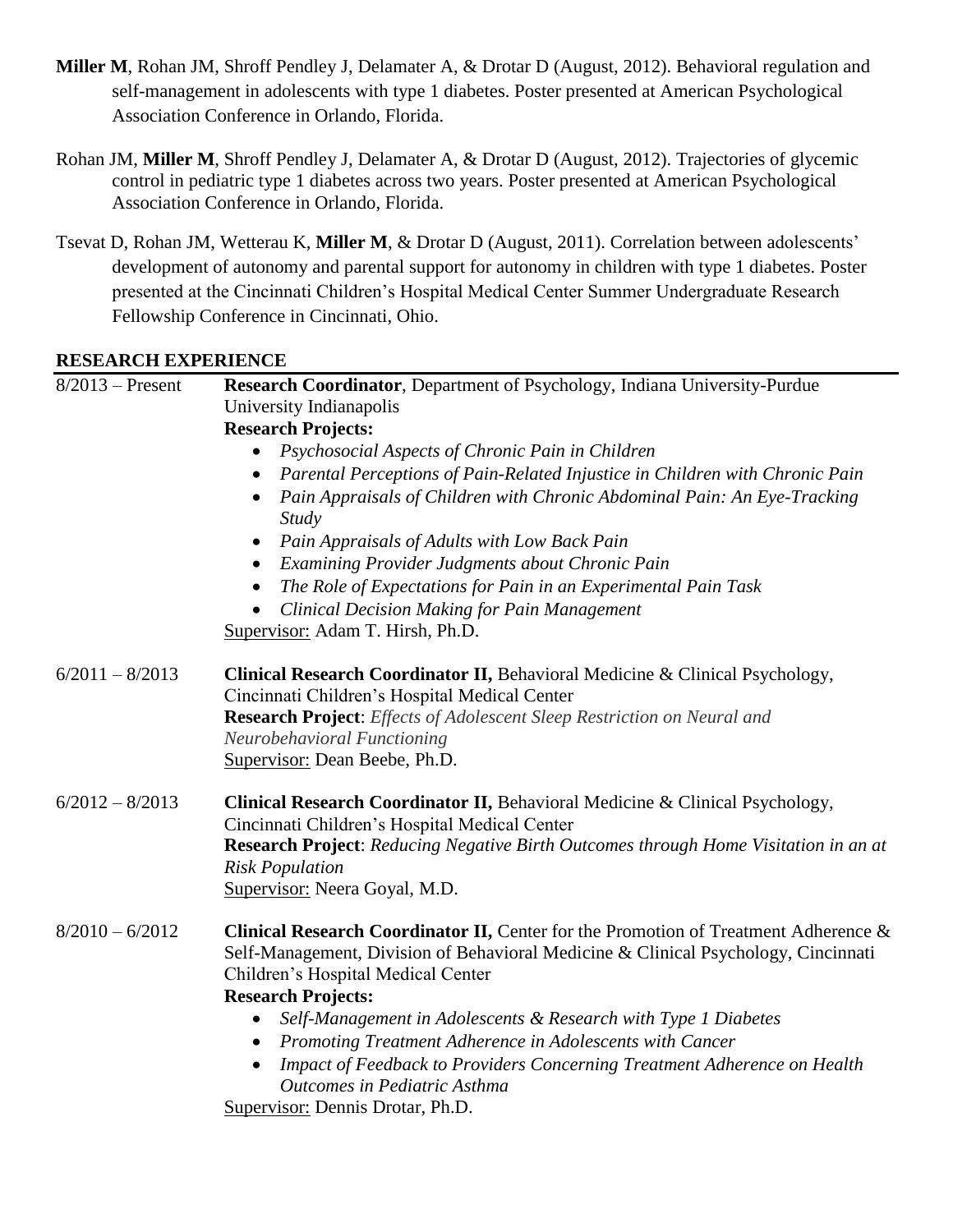| $8/2009 - 8/2010$          | <b>Undergraduate Research Assistant, UC Brain Lab, Department of Psychology,</b>  |  |  |
|----------------------------|-----------------------------------------------------------------------------------|--|--|
|                            | University of Cincinnati                                                          |  |  |
|                            | <b>Research Project:</b> Effects of SLC6A4, BDNF and Ecstasy Use on Brain         |  |  |
|                            | <b>Structure in Young Adults</b>                                                  |  |  |
|                            | Supervisor: Krista Lisdahl, Ph.D.                                                 |  |  |
|                            | <b>Senior Honors Thesis, University of Cincinnati</b>                             |  |  |
|                            | Title: Relationship between Trauma Exposure, Coping Style, and Smoking            |  |  |
|                            | Supervisor: Krista Lisdahl, Ph.D.                                                 |  |  |
| $2/2009 - 6/2009$          | <b>Undergraduate Research Assistant, Matthews' Lab, Department of Psychology,</b> |  |  |
|                            | University of Cincinnati                                                          |  |  |
|                            | <b>Research Project:</b> Decision Making and Emotional Intelligence               |  |  |
|                            | Supervisor: April Rose Panganiban, Ph.D.                                          |  |  |
|                            |                                                                                   |  |  |
| <b>CLINICAL EXPERIENCE</b> |                                                                                   |  |  |

8/2019 – current **Riley Children's Hospital,** Pain Clinic, Postdoctoral Fellow Supervisor: Amy E. Williams, Ph.D., HSPP Setting: Outpatient Pediatric Medical Clinic *Responsibilities:* Conduct clinical interviews with new patients and coordinate care with interdisciplinary healthcare team. Provide individual CBT for chronic pain patients. Organize and lead weekly coping skills group therapy sessions for patients. 7/2018 – 6/2019 **Henry Ford Health System,** Clinical Health Psychology Internship, Intern Rotation: Transplant Surgery Service Setting: Inpatient Surgical Service & Outpatient Medical Clinic Supervisors: Kelly Bryce, Ph.D. & Michelle Jesse, Ph.D. *Responsibilities:* Conduct pre-surgical psychological assessments of patients pursuing liver, kidney, lung, and heart transplants in both outpatient and inpatient settings. Coordinate patient care with interdisciplinary surgical team including transplant surgeons, specialists, social work, and nutritional services. Conduct family meetings with patients' support persons to ensure adequate understanding of required care following

organ transplant. Provide outpatient individual psychotherapy to patients struggling with post-transplant requirements or poor health behaviors. Provide consultation-based inpatient individual psychotherapy to patients with extended hospital stays due to organ failure.

\_\_\_\_\_\_\_\_\_\_\_\_\_\_\_\_\_\_\_\_\_\_\_\_\_\_\_\_\_\_\_\_\_\_\_\_\_\_\_\_\_\_\_\_\_\_\_\_\_\_\_\_\_\_\_\_\_\_\_\_\_\_\_\_\_\_\_\_\_\_\_\_

Rotation: Internal Medicine Service Setting: Outpatient Medical Clinic Supervisors: Erin Tobin, Ph.D.

*Responsibilities:* Conduct structured clinical interviews with patients referred by internal medicine provider and coordinate care with referring provider. Provide individual psychotherapy for variety of psychological and health concerns including chronic pain, insomnia, weight loss, adherence, depression, and anxiety. Deliver medical resident teachings on guideline concordant depression care and motivational interviewing techniques.

\_\_\_\_\_\_\_\_\_\_\_\_\_\_\_\_\_\_\_\_\_\_\_\_\_\_\_\_\_\_\_\_\_\_\_\_\_\_\_\_\_\_\_\_\_\_\_\_\_\_\_\_\_\_\_\_\_\_\_\_\_\_\_\_\_\_\_\_\_\_\_\_

Rotation: Bariatric Surgery Service Setting: Outpatient Medical Clinic Supervisors: Kellie Martens, Ph.D. & Aaron Hamann, Psy.D.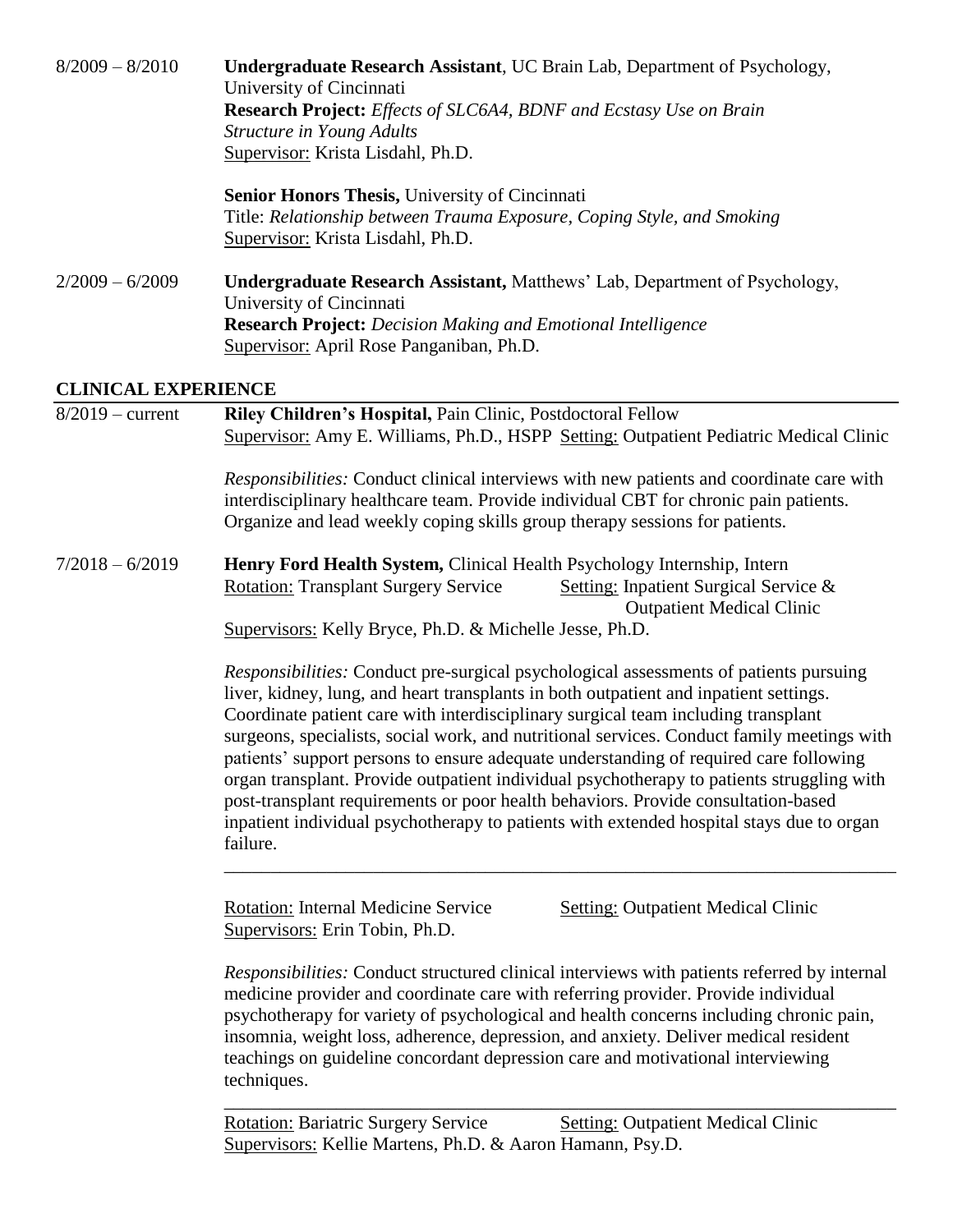*Responsibilities:* Conduct pre-surgical psychological assessments of patients pursuing bariatric surgery. Coordinate patient care with interdisciplinary surgical team including bariatric surgeons, exercise physiology, and nutritional services. Provide individual psychotherapy to aid patients in preparation for bariatric surgery and/or to meet presurgical requirements. Plan and provide bariatric support group programming for pre- and post-bariatric surgery patients.

8/2017 – 5/2018 **Riley Children's Hospital,** Pain Clinic, Practicum Trainee Supervisor: Amy E. Williams, Ph.D., HSPP Setting: Outpatient Pediatric Medical Clinic

> *Responsibilities:* Conduct clinical interviews with new patients and coordinate care with interdisciplinary healthcare team. Provide individual CBT for chronic pain patients. Organize and lead weekly coping skills group therapy sessions for patients.

9/2016 – 5/2017 **Richard L. Roudebush VA Medical Center,** Primary Care Clinic, Practicum Trainee Supervisor: Jennifer Chambers, Ph.D. Setting: Outpatient Medical Clinic

> *Responsibilities:* Conduct clinical interviews with new patients. Interview and assess patients being evaluated for organ transplants. Conduct weekly individual therapy sessions with patients diagnosed with a variety of mental health concerns or a desire for health behavior change.

1/2016 – 8/2016 **Richard L. Roudebush VA Medical Center,** Chronic Pain Clinic, Practicum Trainee Supervisor: Sarah Skeeters, Psy.D. Setting: Outpatient Medical Clinic

> *Responsibilities:* Organize and lead weekly CBT for Chronic Pain group therapy sessions. Provide individual CBT for chronic pain patients. Conduct clinical interviews with new patients. Interview and assess patients being evaluated for spinal cord stimulators.

1/2015 – 11/2015 **Indiana University Neuropsychology Clinic,** Practicum Trainee Supervisor: Dan Rexroth, Ph.D., HSPP Setting: Outpatient Neuropsychology Clinic

> *Responsibilities*: Conduct structured clinical interviews with patient and family members. Conduct neuropsychological assessments of memory, intelligence, mood, personality, and malingering. Complete structured neuropsychological reports for referring physicians and patients. Provide feedback to patient and family on neuropsychological assessment results.

8/2014 – 12/2014 **LaRue Carter Memorial Hospital**, Practicum Trainee Supervisor: Sarah Landsberger, Ph.D. Setting: Inpatient Psychiatric Hospital

*Responsibilities*: Organize and lead weekly group therapy sessions. Conduct individual therapy for clients with schizophrenia, BPD, and major depressive disorder. Communicate and discuss patient progress with unit medical staff. Conduct evaluations of patients' intelligence, memory, and symptom severity.

12/2011 – 6/2012 **Center for the Promotion of Treatment Adherence & Self-Management, Division of Behavioral Medicine & Clinical Psychology, Cincinnati Children's Hospital Medical Center,** Interventionist **Research Project I:** P*romoting Treatment Adherence in Adolescents with Cancer*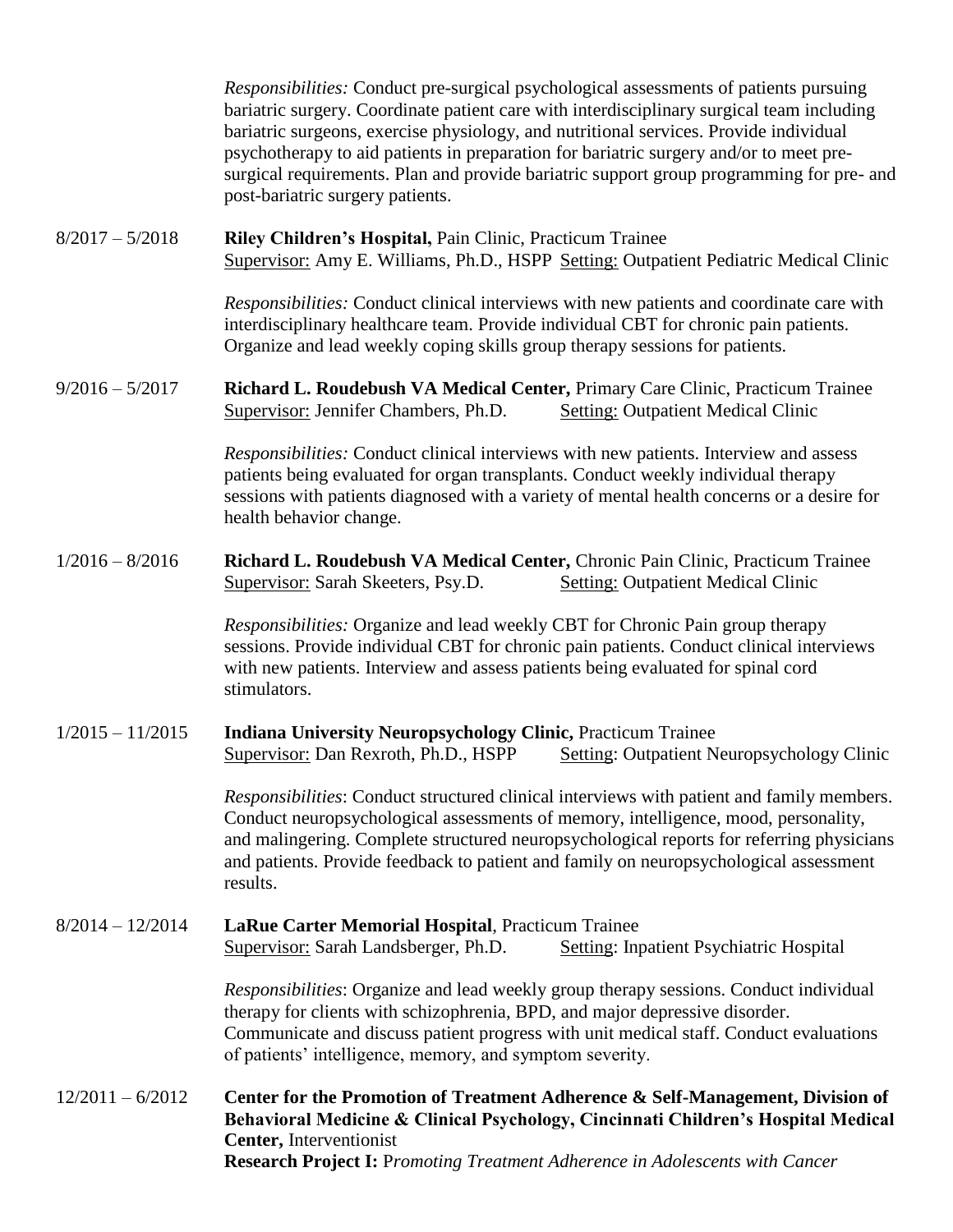### **Assessments Administered:**

Neuropsychological: WAIS-III, WAIS-IV, MOCA, MMSE-2, Wisconsin Card Sorting Test (WCST), Judgment of Line Orientation (J-LO), Controlled Oral Word Association Test (COWA), Boston Naming Test, Animal Fluency, Wechsler Memory Scale, Rey Auditory Verbal Learning Test (RAVLT), Trail Making Test A & B, Repeatable Battery for the Assessment of Neuropsychological Status (RBANDS), CERAD Clinical and Neuropsychology Assessment, Independent Living Scale, Mini International Neuropsychiatric Interview, Test of Memory Malingering (TOMM), Wechsler Abbreviated Scale of Intelligence, Wechsler Test of Adult Reading, Wide Range Achievement Test 3

Personality: MMPI-2, MMPI-2-RF, MCMI-III, MBMD

Mood/Functioning: GDI, BDI-II, PHQ-9, BAI, GAD-7, Functional Disability Index (FDI), Pediatric Quality of Life Inventory (PedsQL), Pain Catastrophizing Scale – Child (PCS-C), Insomnia Severity Index (ISI)

# **PROFESSIONAL MEMBERSHIPS**

| PRUFESSIUNAL MEMBERSHIPS |                                                                                                                                                         |  |  |  |
|--------------------------|---------------------------------------------------------------------------------------------------------------------------------------------------------|--|--|--|
| $1/2016$ – Present       | <b>International Association for the Study of Pain</b>                                                                                                  |  |  |  |
| $11/2013 - 5/2019$       | <b>American Pain Society, Student Affiliate</b>                                                                                                         |  |  |  |
| $11/2011 - 5/2018$       | <b>American Psychological Association, Student Affiliate</b>                                                                                            |  |  |  |
| PROFESSIONAL DEVELOPMENT |                                                                                                                                                         |  |  |  |
| 7/2019                   | <b>Reviewer</b> for The Journal of Pain, The Clinical Journal of Pain, European Journal of<br>Pain                                                      |  |  |  |
| 4/2018                   | A New Therapy for Each Client, Clinical Workshop, John Norcross                                                                                         |  |  |  |
| 11/2017                  | <b>Motivational Interviewing Workshop, Stephen Rollnick</b>                                                                                             |  |  |  |
| 1/2017                   | Cognitive Behavioral Therapy for Insomnia Workshop, Yelena Chernyak, Indiana<br>University                                                              |  |  |  |
| 8/2016                   | Dialectical Behavior Therapy Workshop, Jennifer Chambers, Carol Wright-Buckley,<br>Heather Witte, Jennifer Fox, Kyle Myers, Roudebush VA Medical Center |  |  |  |
| 8/2016                   | Bayesian Statistics Workshop, John K. Kruschke, University of Indiana                                                                                   |  |  |  |
| 1/2016                   | <b>Interpersonal Process Group Therapy Workshop, Di Sobel, University of Kentucky</b>                                                                   |  |  |  |
| 8/2015                   | Multilevel Statistical Modeling Workshop, Kevin King, University of Washington                                                                          |  |  |  |
| 3/2015                   | Maximizing Funding Opportunities: Grant Writing Workshop, Indiana University-<br>Purdue University Indianapolis                                         |  |  |  |
| 3/2015                   | Acceptance and Commitment Therapy Workshop, Jennifer Lydon-Lam, Roudebush<br><b>VA Medical Center</b>                                                   |  |  |  |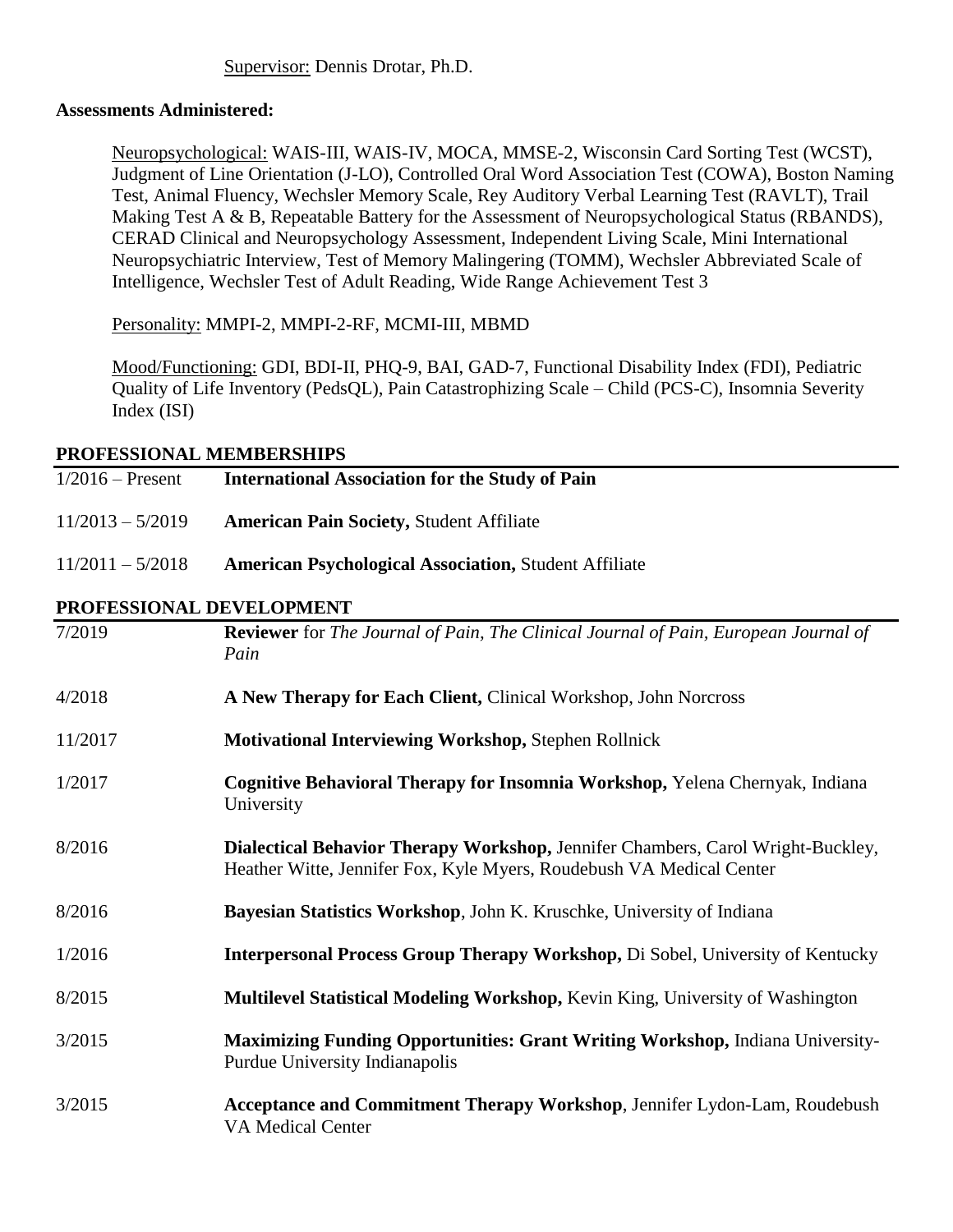| 1/2015              | <b>Introduction to R Statistical Workshop, Alexander Schoemann, East Carolina</b><br>University                                                                                                                                                                                                       |
|---------------------|-------------------------------------------------------------------------------------------------------------------------------------------------------------------------------------------------------------------------------------------------------------------------------------------------------|
| $10/2013$ – current | <b>Ad hoc reviewer</b> (mentored by Adam T. Hirsh) for <i>PAIN</i> , <i>The Journal of Pain</i> , <i>The</i><br>Clinical Journal of Pain, Pain Medicine, European Journal of Pain, British Journal of<br>Health Psychology, Childhood Obesity, Journal of General Internal Medicine, Pain<br>Practice |
| 10/2013             | <b>Palliative Care Seminar, Susan Hickman, School of Nursing, Indiana University-Purdue</b><br>University Indianapolis                                                                                                                                                                                |
| 8/2013              | Meta-Analysis Workshop, Noel A. Card, University of Arizona                                                                                                                                                                                                                                           |

### **TEACHING EXPERIENCE**

| $8/2015 - 5/2019$ | <b>Department of Psychology</b> – Indiana University-Purdue University Indianapolis<br><b>Instructor for Health Psychology</b>                                                      |  |  |  |
|-------------------|-------------------------------------------------------------------------------------------------------------------------------------------------------------------------------------|--|--|--|
| $8/2013 - 8/2015$ | <b>Department of Psychology</b> – Indiana University-Purdue University Indianapolis<br>Teaching Assistant for Health Psychology, Introduction to Psychology,<br>Abnormal Psychology |  |  |  |
| $1/2009 - 6/2009$ | <b>Learning Assistance Center – University of Cincinnati</b><br>Supplemental Instruction Leader for Statistics                                                                      |  |  |  |
| $1/2009 - 3/2010$ | <b>Department of Psychology</b> – University of Cincinnati<br><b>Teaching Assistant for Psychology Statistics</b>                                                                   |  |  |  |
|                   | <b>CAMPUS/COMMUNITY INVOLVEMENT</b>                                                                                                                                                 |  |  |  |
| $7/2016 - 7/2017$ | Campus Representative, American Psychological Association of Graduate Studies,<br><b>APA</b>                                                                                        |  |  |  |
| 1/2017            | Housing Chair, Clinical Psychology Graduate Program Interview Cycle                                                                                                                 |  |  |  |
| $8/2016 - 5/2017$ | Graduate Student Liaison, Clinical Psychology Faculty Board, Indiana<br>University-Purdue University Indianapolis                                                                   |  |  |  |
| 1/2016            | Transportation Chair, Clinical Psychology Graduate Program Interview Cycle                                                                                                          |  |  |  |
| 7/2015            | Clinical Psychology Program Representative, Graduate School Boot Camp, Indiana<br>University-Purdue University Indianapolis                                                         |  |  |  |
| 1/2015            | Social Chair, Clinical Psychology Graduate Program Interview Cycle                                                                                                                  |  |  |  |
| $6/2011 - 6/2012$ | Vice Chair, Cincinnati Children's Young Professionals, Employee Resource Group                                                                                                      |  |  |  |
| $6/2009 - 6/2012$ | Undergraduate Psychology Advisor, Department of Psychology, University of<br>Cincinnati                                                                                             |  |  |  |
| $9/2008 - 6/2010$ | University of Cincinnati Psi Chi Honor Society, University of Cincinnati<br>$6/2009 - 6/2010$<br>President                                                                          |  |  |  |
|                   |                                                                                                                                                                                     |  |  |  |